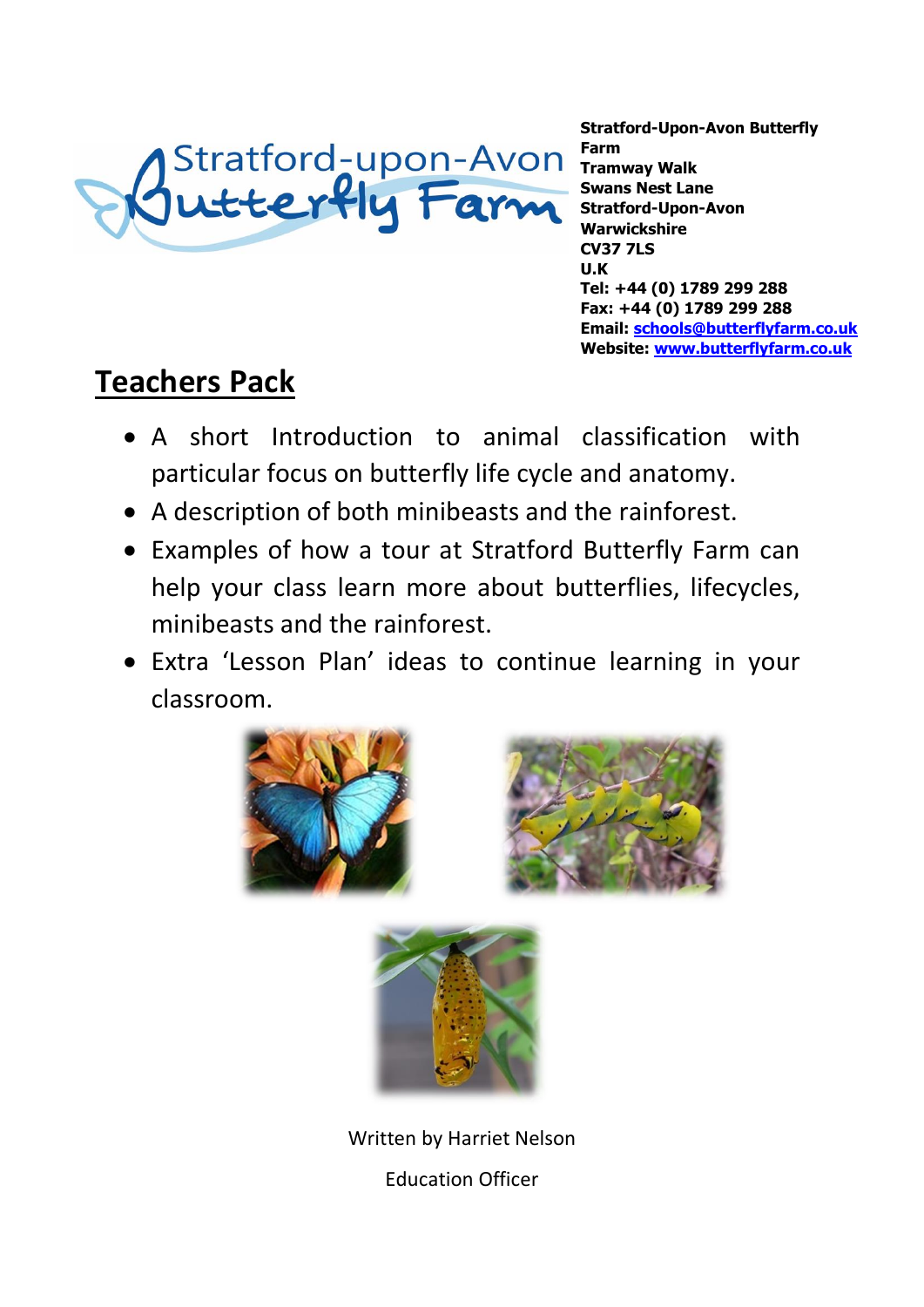## **Index**

| <b>Butterfly Life Cycle</b>                                                                                                         | $\overline{1}$ |
|-------------------------------------------------------------------------------------------------------------------------------------|----------------|
| 'Butterfly' Behaviour                                                                                                               | 3              |
| <b>Butterfly and Caterpillar Anatomy</b>                                                                                            | 7              |
| Rainforest                                                                                                                          | 9              |
| <b>Minibeasts</b>                                                                                                                   | 11             |
| Why does Stratford Butterfly Farm exist?                                                                                            | 12             |
| Tour                                                                                                                                | 13             |
| <b>Pricing and Availability</b>                                                                                                     | 14             |
| Leafcutter-Tunnels of Discovery<br>A book especially written for the Butterfly Farm by John Eames & illustrated by Nicola<br>Dennis | 15             |

## Something to Note!

As a third of our butterflies come from Belize, Stratford Butterfly Farm recently redeveloped the farm to add a Maya theme. Whist walking through the farm you will see statues and information all around about how the Maya lived. We also offer Maya based school group tours. To learn more about these tours please visit our website and download our 'Maya Education Pack'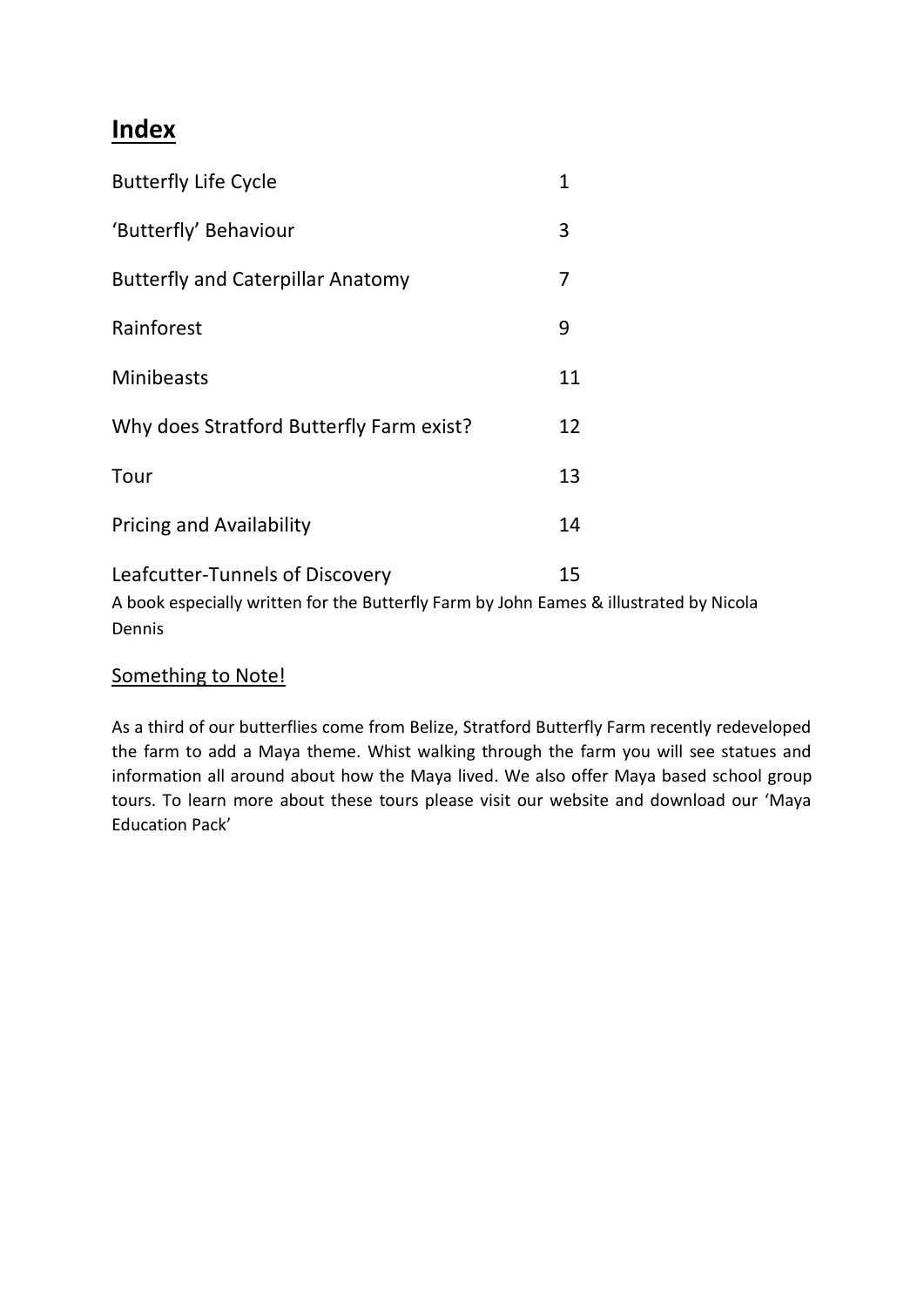## **Butterfly Life Cycle**

A butterfly's life cycle has more stages than that of a mammal. It is highly complex and very interesting. The offspring of a mammal is essentially a smaller version of its adult form. When a butterfly grows, it transforms from egg to larva to pupa and eventually an adult butterfly. This transformation is called complete metamorphosis. Some insects, such as stick insects, simply hatch from an egg to a nymph, forego the pupa stage and eventually shed their last nymph skin to become an adult form. This is known as incomplete metamorphosis.

The butterfly's life cycle is described in more detail below.

1. The butterfly starts life as an egg, laid by a female butterfly. The egg is usually laid on the underside of a leaf, specifically the food plant of the larva.



*Idea leuconoe* Tree Nymph Butterfly Egg

2. The larval form is more commonly known as a caterpillar. The caterpillar looks very different to the adult form. The caterpillar eats from it's specific food plant until it is ready to pupate. During this time, the caterpillar will go through various instars (stages of growth) and will shed its skin at each stage.



*Idea leuconoe*

Tree Nymph Butterfly

Caterpillar

3. The caterpillar will then attach itself to a surface using a small pad of silk and sheds its skin to form a pupa. Butterfly and moth pupa are often known as chrysalis. Certain species of moths, known as silk moths, can form an extra layer of protection called a cocoon. The word cocoon should never be referred to when discussing butterflies, as butterflies do not have a cocoon.



*Idea leuconoe* Tree Nymph Butterfly Pupa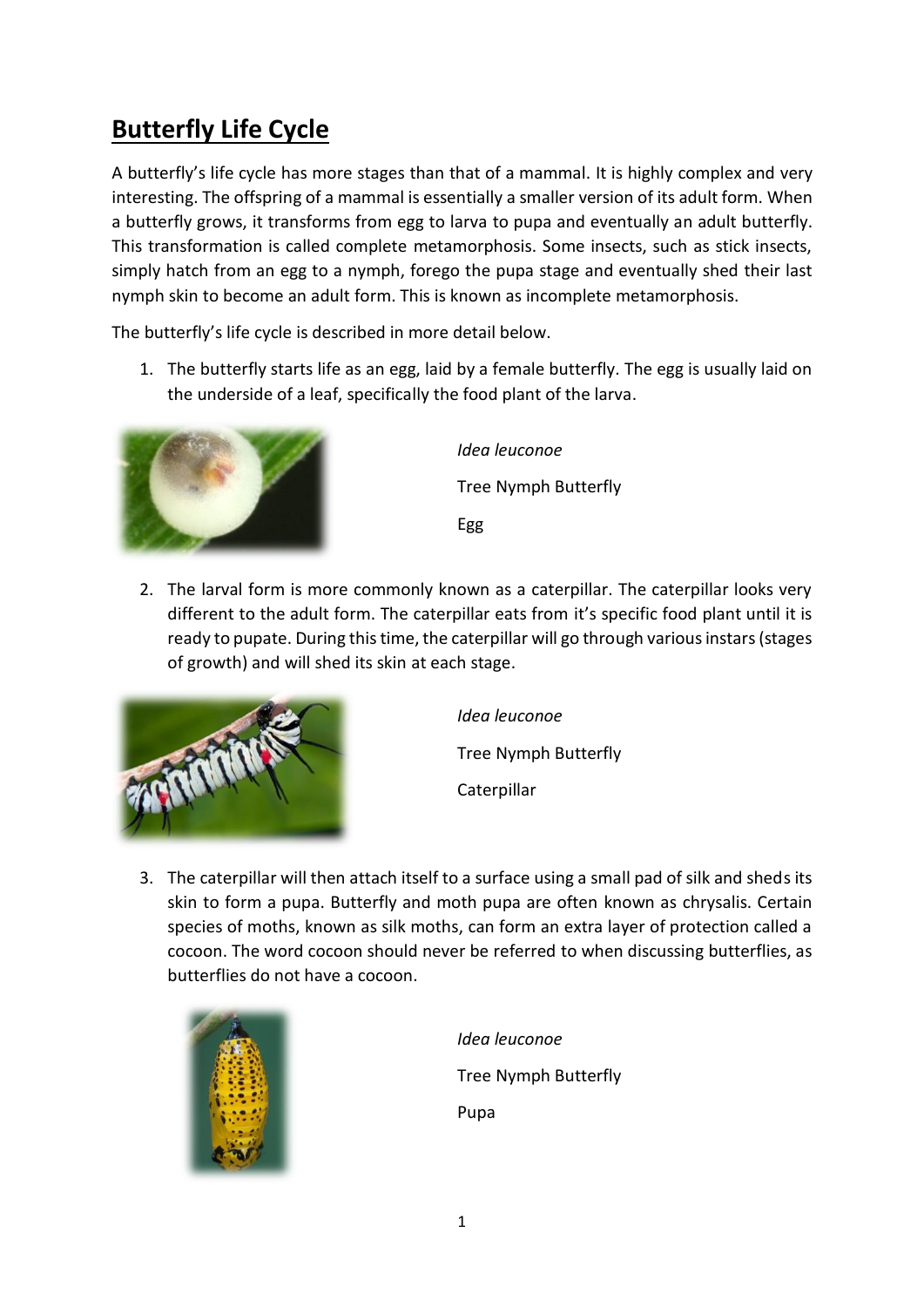- 4. Inside the pupa, dramatic changes take place. The body of the caterpillar breaks down into a thick and usually green liquid. The clusters of cells regroup and reform into the adult form of a butterfly. This is metamorphosis.
- 5. When the butterfly is ready to emerge, it breaks free from its pupa. A newly hatched butterfly will be wet and small in comparison to its finished state. The butterfly uses a liquid that forms in the abdomen to pump up the wings, it will then hang until the wings are dry.
- 6. Once the butterfly is dry they are ready to fly. The primary aim for a butterfly is to mate and therefore produce offspring. Once the female has been mated she will then lay her eggs and the process begins all over again!



*Idea leuconoe* Tree Nymph Butterfly Butterfly

## **Butterfly Farm**

During the tour, your guide will take you into the 'Discovery Zone'. Your class will be able to see every stage of a butterfly life cycle. In particular, our guides will show you the differences between a cocoon and a chrysalis. They will also show you in detail our 'Emerging Case' and the chrysalis/pupae that are hanging. You may even be lucky enough to see a butterfly hatch. Our 'Discovery Zone' also boasts an interactive display area, where staff members are usually packing chrysalis, or gluing them onto rods to go into our 'Emerging Case'

### **Lesson Plan Idea**

Ask the children to draw and describe in detail the life cycle of a butterfly. There is a wellknown children's book describing a caterpillar's journey. If you use this in class be sure to point out that a butterfly does not come from a cocoon!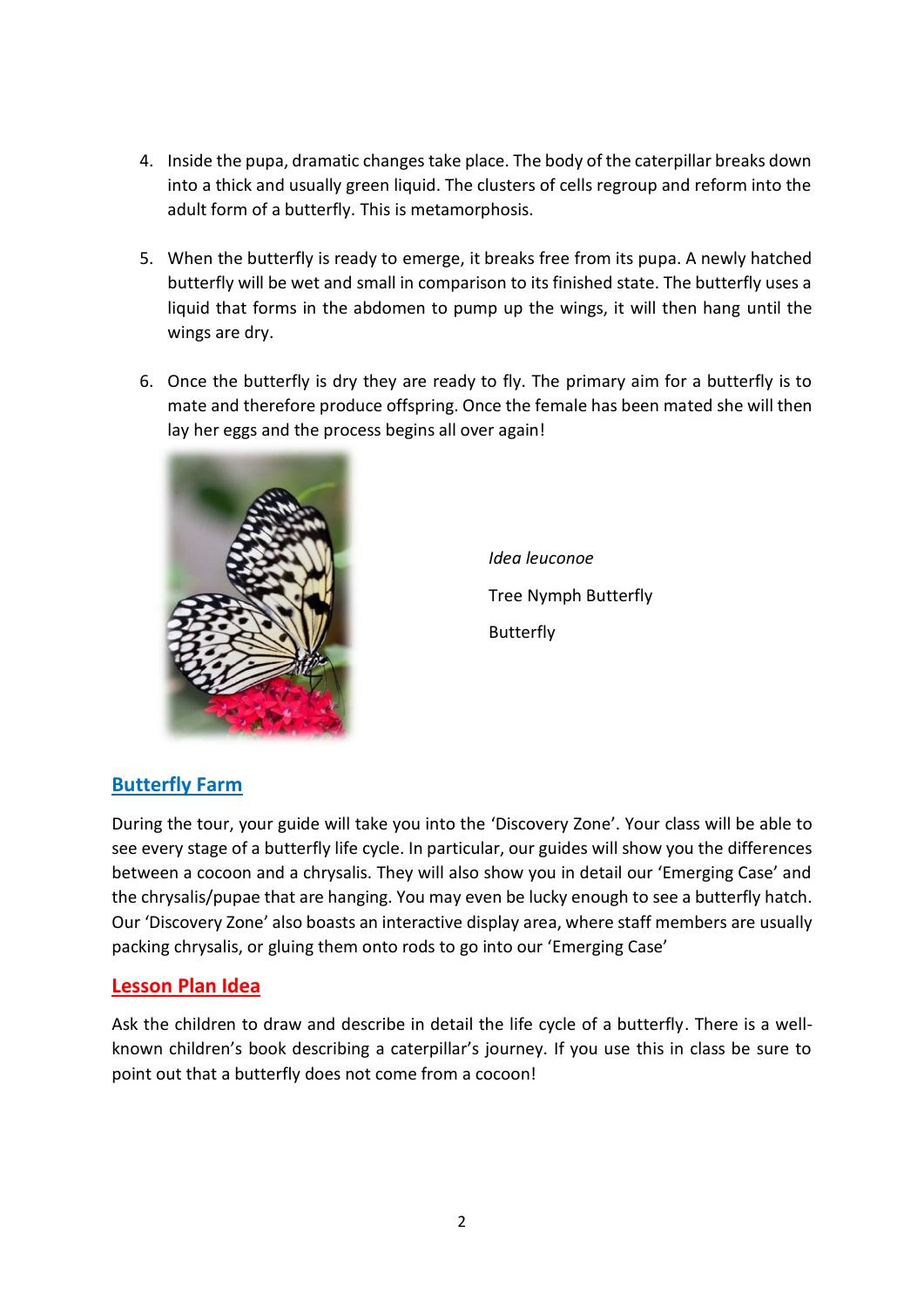## **'Butterfly' Behaviour**

Most insects have a very high protein content and are therefore a staple diet item for many animals. During each life stage the butterfly can adapt and defend themselves in many ways.

### Egg

The female butterfly makes many choices, with the aim to improve the chances of her offspring surviving to the adult stage. Firstly, the female butterfly will lay many eggs. The life of a butterfly is a difficult one and the percentages of butterflies who reach the adult stage is commonly around 3% In the wild. Therefore, the more eggs a female lays, the higher the chance of survival. Some butterflies lay an individual egg on one leaf. This can be beneficial in two ways, mainly if a butterfly laid all her eggs on one leaf and that leaf became damaged, she would then lose all her offspring. If, however she distributes her eggs, it is more likely some will survive. It also means that each caterpillar has their own leaf to eat. The female can also choose to lay her eggs on the underside of a leaf in order to hide the egg from any predators and protect them from adverse weather.



*Caligo memnon* Owl Butterfly Egg and Caterpillar

### Larva / Caterpillar

The caterpillar can defend itself in many ways:

• **Camouflage** - Many animals use camouflage to hide in their surroundings in the hope that a predator will not spot them! Some even camouflage to look like bird poo during their early instars (see below).



*Greta oto*  Glass wing

**Butterfly Caterpillar** 



*Papilio demodocus*

Christmas Butterfly **Caterpillar** 

(Left 3rd instar

Right 4<sup>th</sup> instar)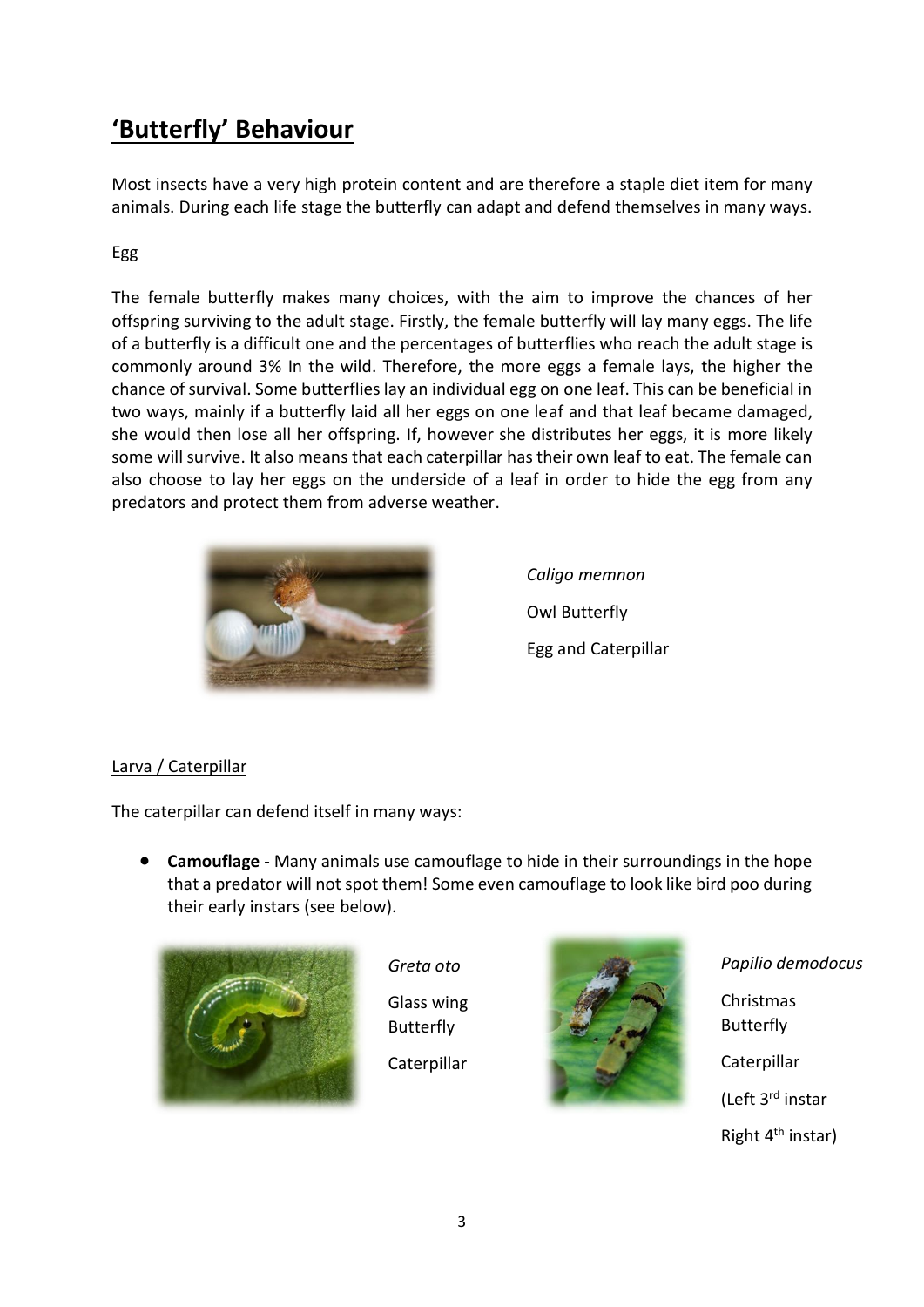• **Smell** - Some caterpillars smell horrible enough to put off even the hungriest of birds. The blue morpho caterpillar lets off a nasty odour when disturbed. Swallowtail caterpillars have a special forked organ (osmeterium), that comes out of the back of their necks when they are disturbed. The osmeterium smells terrible and can also has the appearance of a snakes tongue.



*Papilio demodocus* Christmas Butterfly Caterpillar

• **Spines -** Some caterpillars have sharp spines all over their bodies so that birds and other predators will not try to eat them. These spines can also act as an irritant, designed to distract predators.



*Heliconius charitonius* Zebra Long Wing Butterfly **Caterpillar** 

• **Bright colours -** Most bright colours in nature are a warning of something quite nasty. In the case of caterpillars, bright colours often advertise bad taste or even poison.



*Morpho peleides*  Blue Morpho Butterfly **Caterpillar** 

• **Anatomy** – Some caterpillars will also try to make their back end look the same as their front end. A predator will always try and attack the head of an animal. If the predator accidently gave a caterpillar a nip on the wrong end, it may very well survive.



*Idea leuconoe* Tree Nymph Butterfly Caterpillar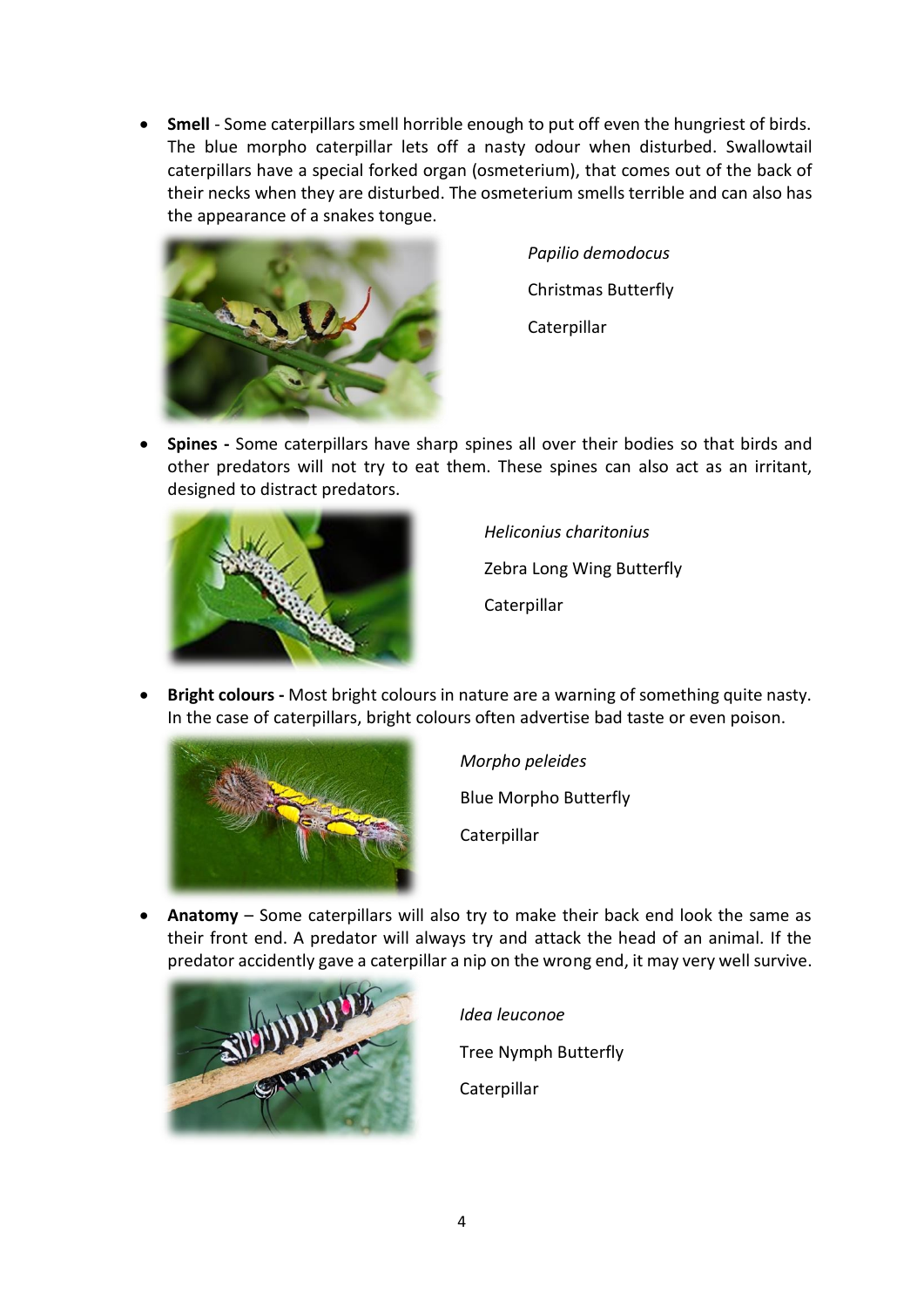• **Mimicry -** To mimic something means to copy it. There are lots of caterpillars and butterflies that are not poisonous, spiky, bad tasting or smelling but copy the colour markings and shape of others that are. They are then safe from predators because they are thought to be bad to eat. Mimicry is a strategy that lots of animals and even plants use to avoid predation. There are some caterpillars that even mimic snakes to try and defend themselves from predators!



*Hermeroplanes triptolemus* Hawk Moth **Caterpillar** 

Pupa

• **Camouflage -** Caterpillars will also ensure their pupa can hide in their surroundings, as a pupa has no form of defence. Some caterpillars can choose what colour their pupa will be in order to truly camouflage themselves.



*Morpho peleides* Blue Morpho Butterfly Pupa



*Papilio Lowi* Great Yellow Mormon Pupa Brown pupa formed on a twig Green pupa formed under a leaf

• **Bright colours -** Caterpillars will also advertise their bad taste or poison in their pupa stage.



*Idea leuconoe* Tree Nymph Butterfly

Pupa



*Tithorea harmonia* Harmonia Tiger Wing Butterfly Pupa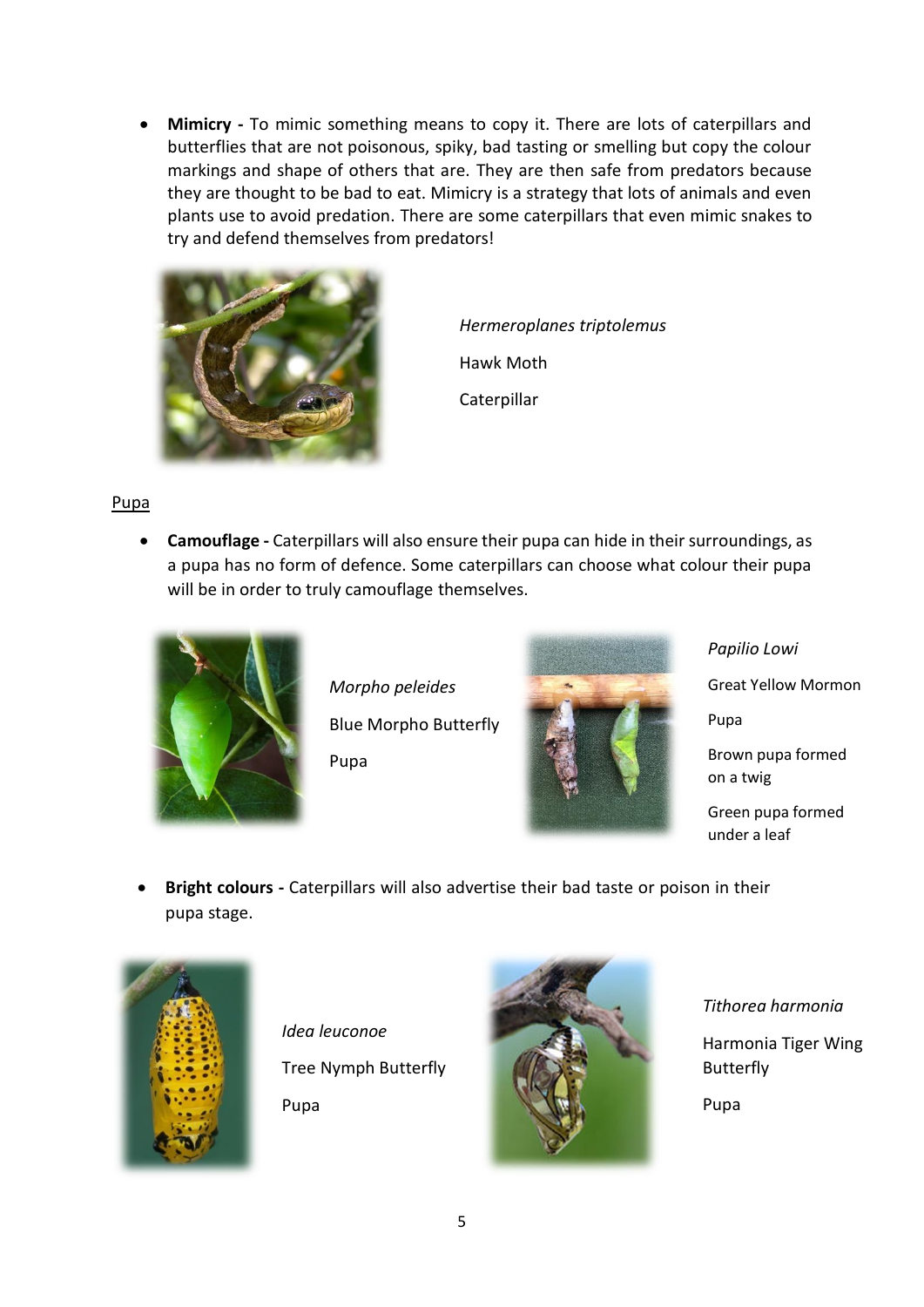#### **Butterfly**

• **Camouflage –** Butterflies will also camouflage in order to hide from their predators. The Indian Leaf butterfly disguises itself as a dried leaf!



*Kallima paralekta* Indian Leaf Butterfly Butterfly

• **Mimicry** – Butterflies themselves can also use mimicry to hide from predators. Some butterflies mimic other animals. The owl butterflies wing mimic the head of an anole which is a type of lizard.



*Caligo memnon* Owl Butterfly Butterfly



### **Butterfly Farm**

During the tour, your class will be asked to look out for caterpillars. They will be asked to decide whether the caterpillars they see are poisonous or not. In order to spot our well camouflaged butterflies you will have to look very closely.

### **Lesson Plan Idea**

Ask each child to 'design' a caterpillar and pupa. This can link to an art project, suggest the children use a collage and think about the textures and colours they are using. As a group discuss each one;

Does it look poisonous?

Is it trying to hide?

Does it have any defence mechanisms? Etc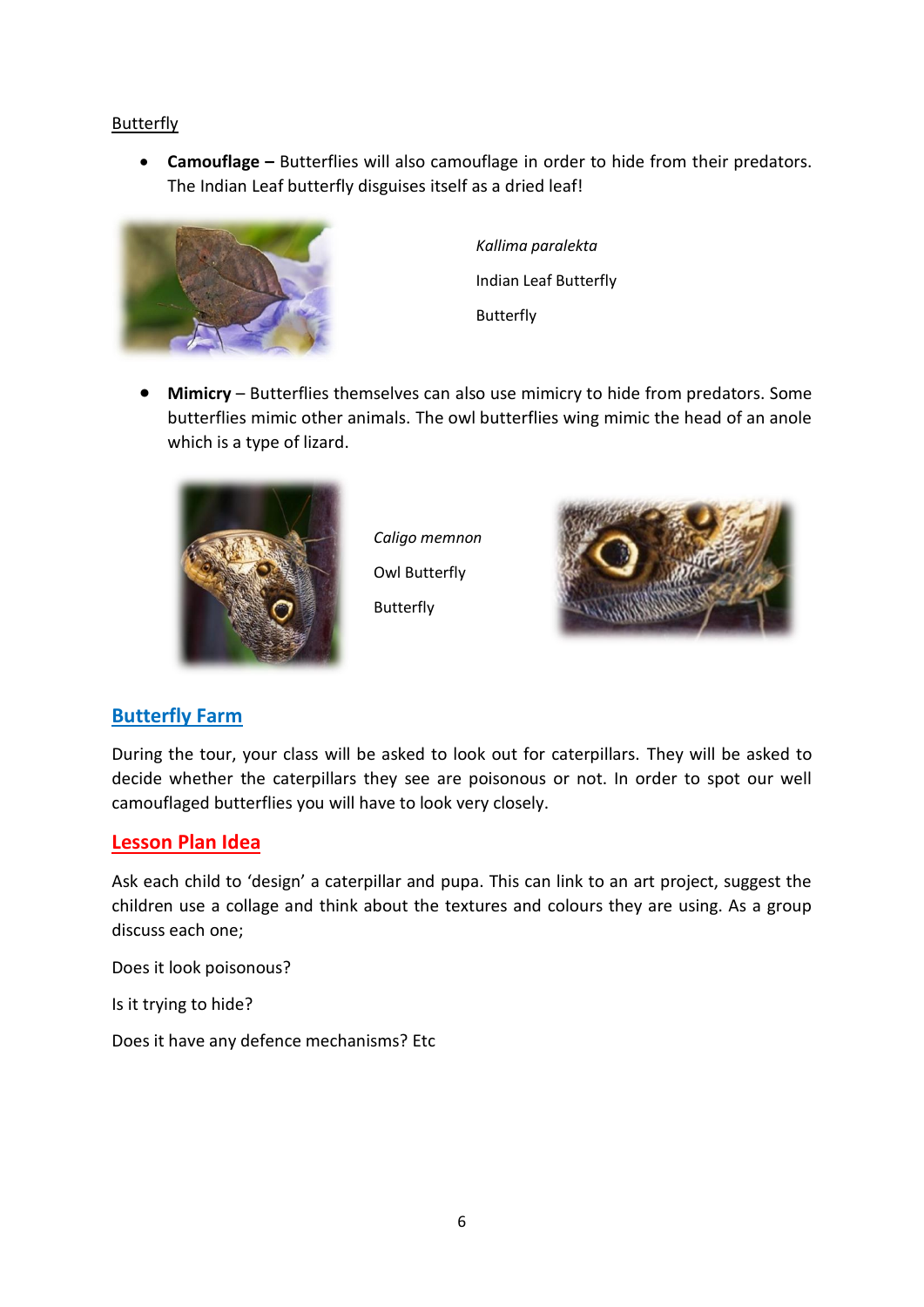## **Butterfly and Caterpillar Anatomy**

## Butterfly Anatomy

Insects are invertebrates which have some identifiable features. They have three parts to their body and three pairs of legs. This is an easy way of deciding if an animal is an insect.

The head holds most of the sensory organs and the mouth parts. Different insects have different mouthparts depending on what type of food they eat. Butterflies use their proboscis to drink nectar from flowers or the juice from rotting fruits. They use their antennae to smell their food and they taste through their feet.

The thorax is the part of the body which is connected to the wings and legs. The wings are used for flight and the legs used for walking. Remember a butterfly is an insect, so it will have six legs. Although in flight butterflies appear to have two wings (one on each side) they actually have four wings. The upper side and the underside of the wings can often be very different. Many butterflies tend to have a well camouflaged underside, so when they sit and their wings are closed they can hide into their surroundings. The bright colours are usually seen on the upper side.

The abdomen holds the stomach and reproductive organs. They also have spiracles, tiny openings along the sides. These spiracles are linked to air tubes that allow oxygen to be carried throughout the insects' body. The abdomen is around two thirds of their length, a butterfly's abdomen is usually very long and thin. When they have just hatched however, it is full of a liquid which they use to pump up the wings.

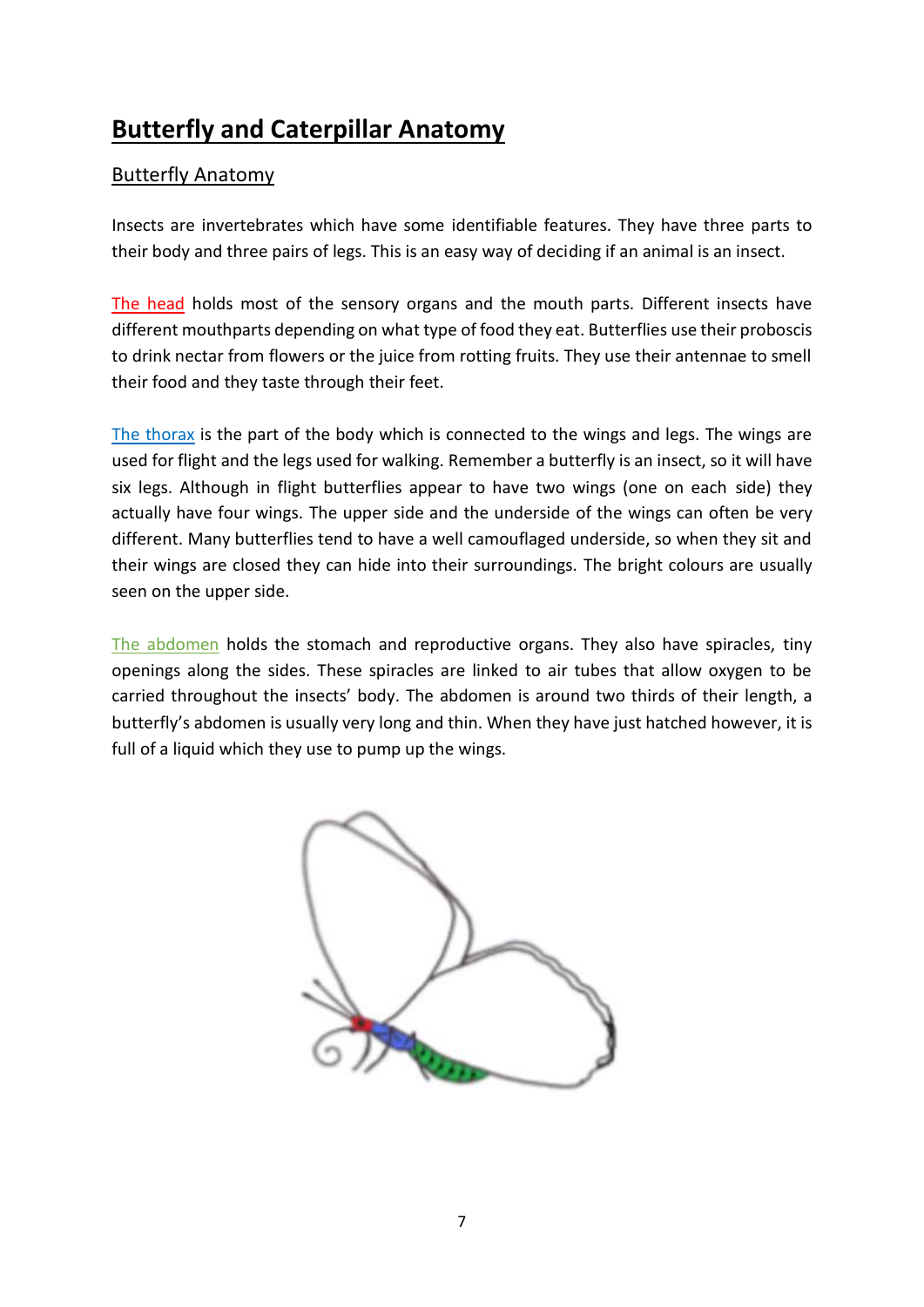### Caterpillar Anatomy

The head has ocelli (basic eyes which can sense light and dark) and mouth parts to eat leaves.

The thorax is full of muscles and has six true legs.

The abdomen is the largest part of the body, there are four pairs of prolegs which help the caterpillar when travelling. Spiracles (tiny openings) can be found along the body which help the caterpillar to breathe. A pair of claspers (at the end of the body) are used to help the caterpillar hold on when climbing and pupating.



## **Butterfly Farm**

The first stop of the tour is our feeding table, the class will have the chance to get a closer look at the butterflies and their anatomy. You will also be able to see the butterflies use their proboscis to drink the juices from various fruits laid out on the table.

### **Lesson Plan Idea**

Day 1: Pick five invertebrates and ask the children to draw them from memory, e.g. bee, butterfly, caterpillar, millipede and a ladybird.

Day 2: Without referring to the previous day, describe the same five invertebrates in detail without mentioning what the animal is. Ask the children to draw the animal as you are describing. Once you have finished ask the class which animal you were describing. Once you have guessed each animal correctly, compare the previous drawings. Discuss whether there is more detail to the second drawing and why they are more anatomically correct.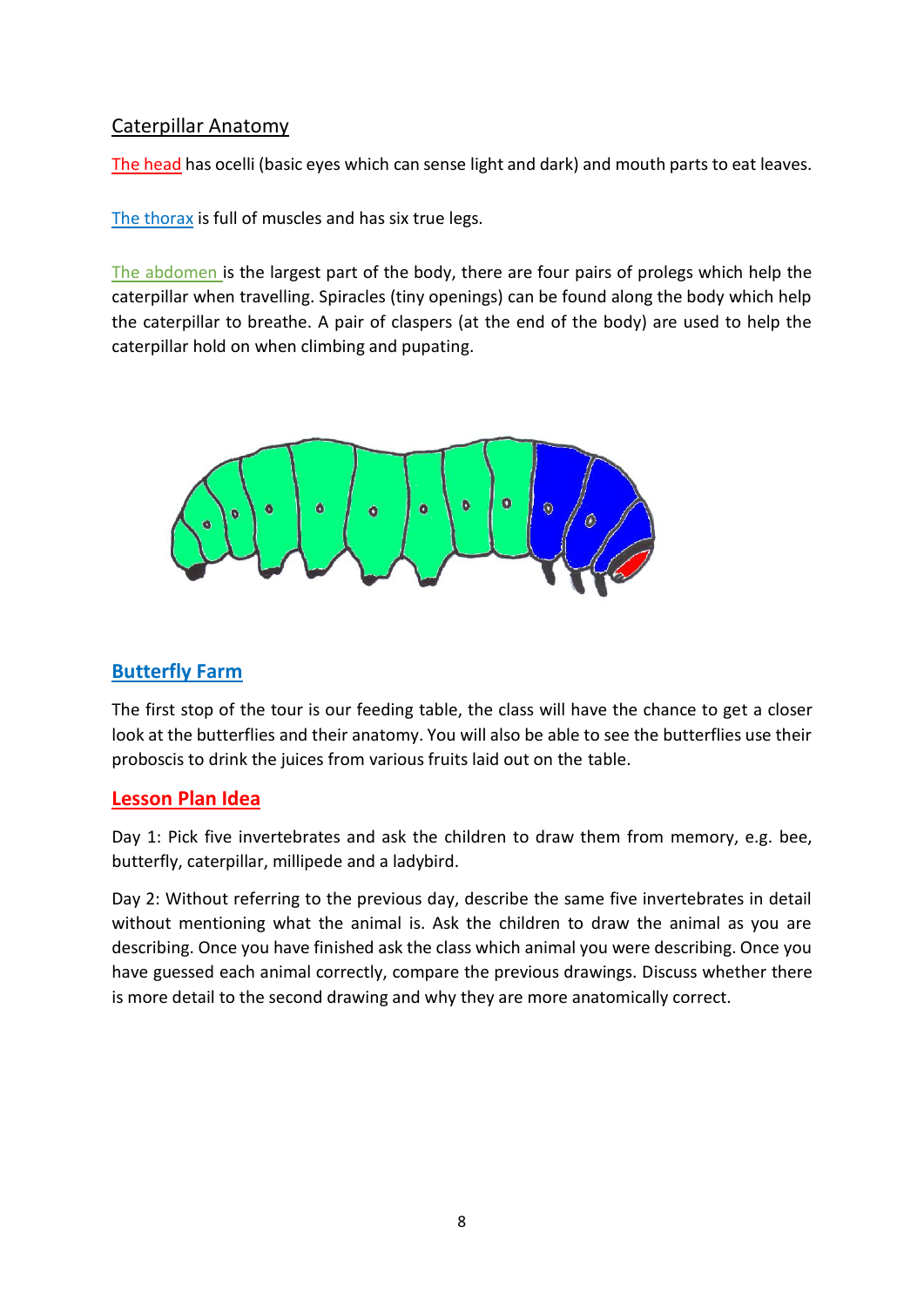## **Rainforest**

Rainforests are home to just over 50% of the species in the world. Rainforests are split into four different layers. Each of these layers is a very different environment. Each different environment creates a specific habitat for a large variety of plants and animals.

The differences in the layers include

| Climate                |
|------------------------|
| Temperature            |
| Amount of sunlight     |
| Humidity               |
| <b>Elora and Fauna</b> |

Below is a breakdown of each layer of the rainforest.

#### Emergent Layer

The trees are taller than any other trees in the rainforest and can reach 60m. The emergent layer gets most of the sunlight and can be quite windy sometimes. Emergent trees are very top heavy and have almost no side branches below the canopy. Many birds, some monkeys and insects such as tropical butterflies live in the emergent layer.

#### Canopy Layer

The trees in the canopy interweave and are covered by vines and creepers to make a very thick cover which is generally 18 – 40m above the ground. The thick branches and leaves block sunlight and rainfall to the lower levels. Most birds, insects, arachnids, reptiles and mammals live in this leafy environment. More than half the animals living in the rainforest live in this canopy layer.

#### Understory Layer

A dark cool environment that gets little sunlight and therefore has limited plant life. There are usually short, green, leafy shrubs, mostly non-flowering, small trees, ferns and vines. Animals that like the wet and the shade like insects and amphibians live in the understory layer.

#### Forest Floor

This level has the highest humidity level of the Rainforest. There is no grass here and the soil is hidden by a thin layer of rapidly rotting leaves, twigs and dead flowers. The work of decomposing this litter layer is carried out by plants, fungi and animals such as ants, millipedes, and cockroaches; all of which can be seen in our 'Minibeast Metropolis' area.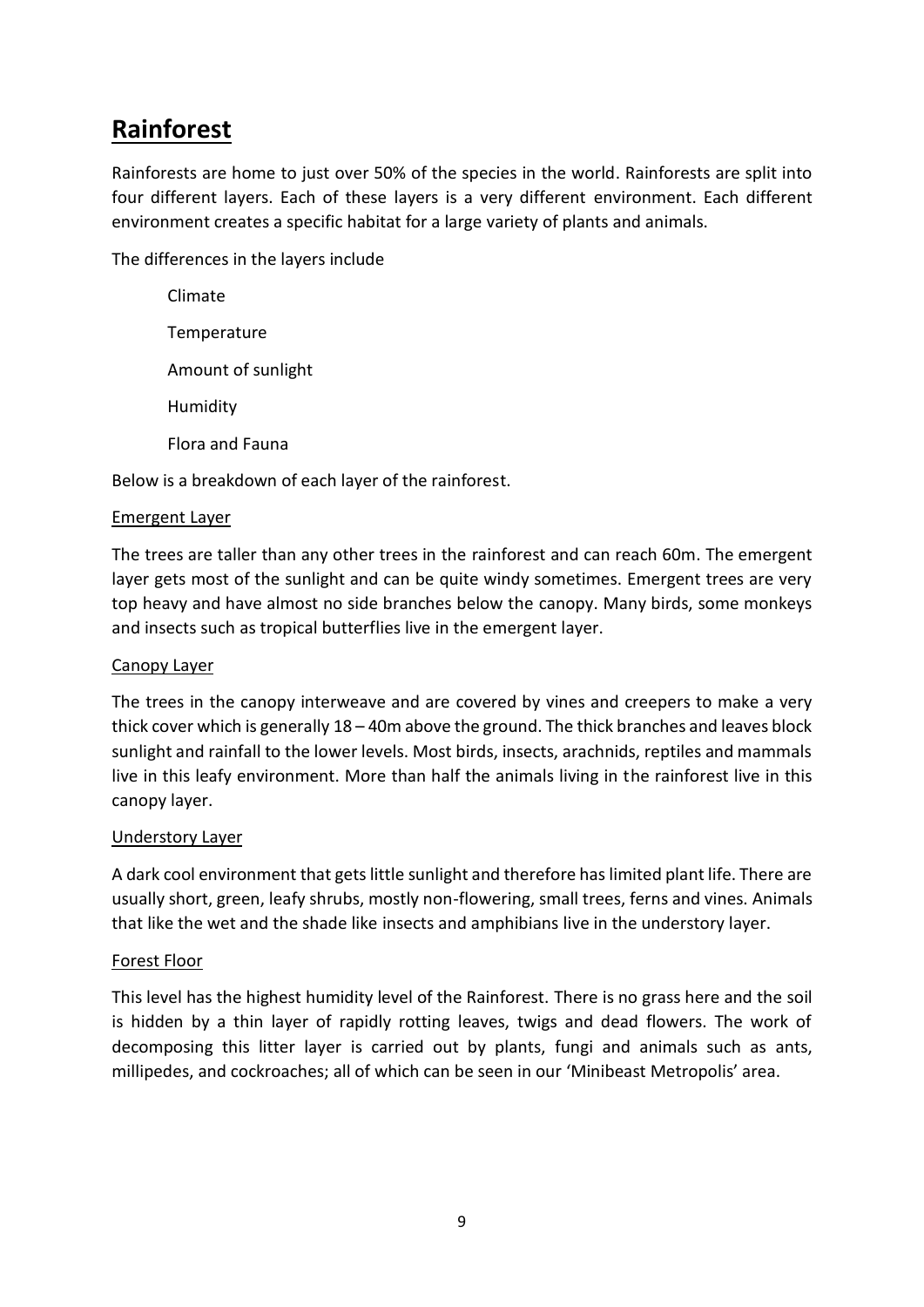

### **Butterfly Farm**

As we only house tropical butterflies, our green houses have been specifically designed to mimic the natural habitats of our butterflies. The ideal temperature of our farm is 26 degrees and around 80% humidity. This tropical temperature will inspire the children to immerse themselves fully into their surroundings. They will feel like they are actually in a tropical rainforest; feel the heat, hear bird calls and see beautiful butterflies as well as free roaming green iguanas.

### **Lesson Plan Idea**

Pick a variety of animals that would be found in the various layers of the rainforest. Give the children a description of the animals behaviour, social system, diet and habitat and ask the children to decide which layer that animal would live in. Note: Some animals can live in more than one layer, discuss with the class why the animals may choose to move through the layers.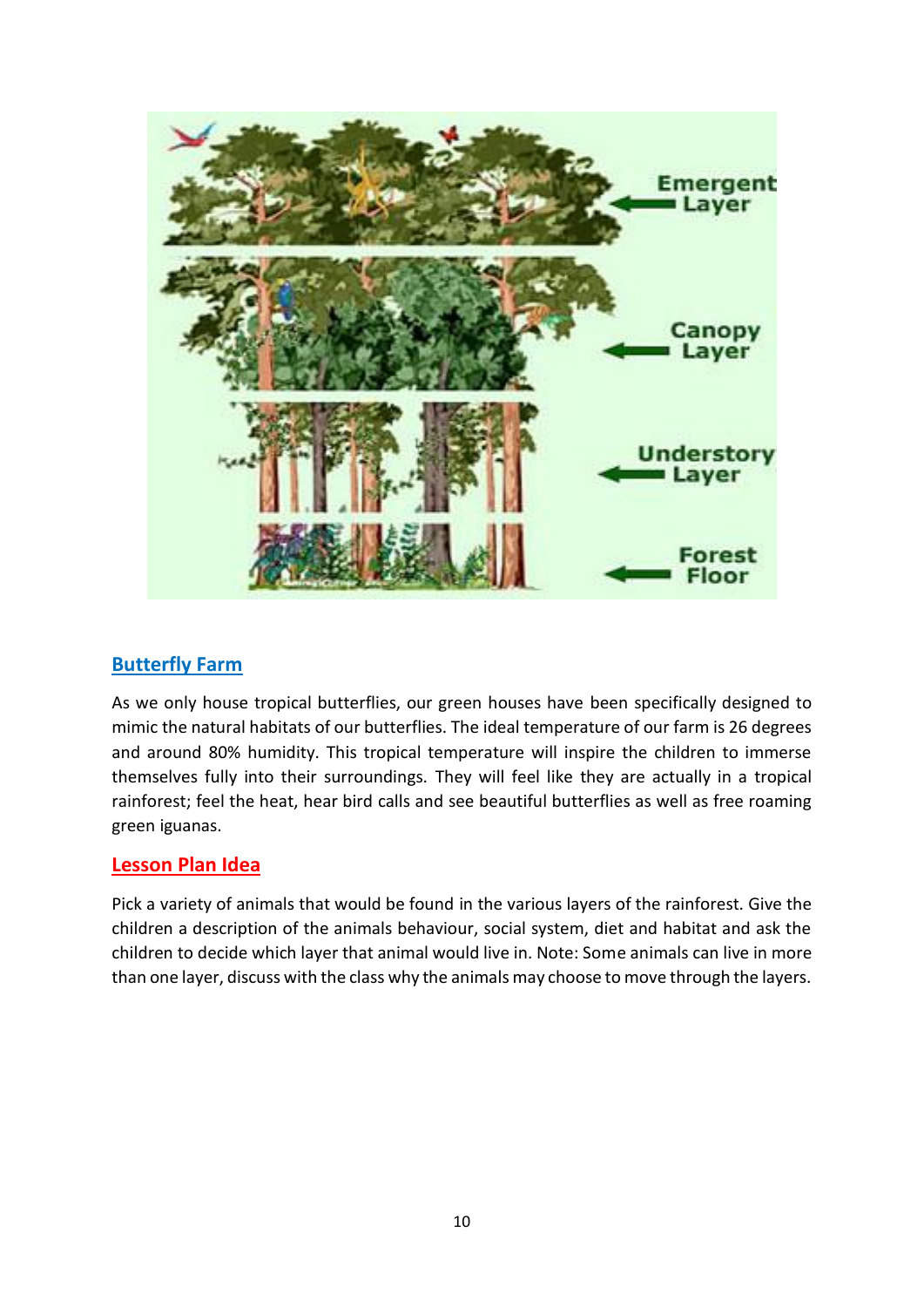## **Minibeasts**

#### Invertebrates

Invertebrates are animals without backbones such as snails, millipedes, insects and crustaceans. Arthropods are the largest group of invertebrates. They have a hard skeleton on the outside of their bodies, like plates of armour, called an exoskeleton. The word 'exo' means outside. This strong armour is made of chitin which is a similar material to your fingernails and hair. The largest group of arthropods are the insects and there are more kinds of insects than all other types of animals put together.

#### Reptiles

A reptile is a cold-blooded vertebrate, this class of animals includes; snakes, lizards, crocodiles, alligators, tortoises and turtles. They are usually distinguishable by having dry scaled skin and typically lay soft-shelled eggs on land. A cold-blooded animal cannot control their own body temperature. Meaning that a reptile can only be the temperature of the air around them. Reptiles are known for using less energy than other types of animals and commonly catch prey by a 'wait and strike' method rather than a 'chase' method often seen in a mammal hunt. Most reptiles are carnivorous although many lizards are omnivores and all tortoises are herbivores.

#### Amphibians

Amphibians are also a type of vertebrate, they commonly live in or around water. Within this group there are; frogs, toads, salamanders and newts. Although amphibians are similar to reptiles in many ways, they are a few main differences between the two groups. Amphibians go through a larval stage, for example the frog starts life from an egg  $-$  tadpole  $-$  froglet  $$ frog. The word amphibian means two lives; one in the water the other on land. This refers to the metamorphosis that it undertakes. During their larval stage amphibians have gills which aid them to breathe under water. Later, their bodies change, growing legs and lungs enabling them to live on the land. Amphibians are also cold-blooded animals; however, they tend to have thin and moist skin rather than scales. This skin type helps them to take in more oxygen.

#### Fish

All fish are gill bearing aquatic vertebrates, there are many different types of fish that live in a variety of bodies of water. All fish lack limbs and digits but propel themselves through the water with fins. Fish are mainly scaled cold blooded animals.

## **Butterfly Farm**

Within 'Minibeast Metropolis' we have a vast range of invertebrates, some of which will be involved in your handling session. You will also see; reptiles, amphibians and fish.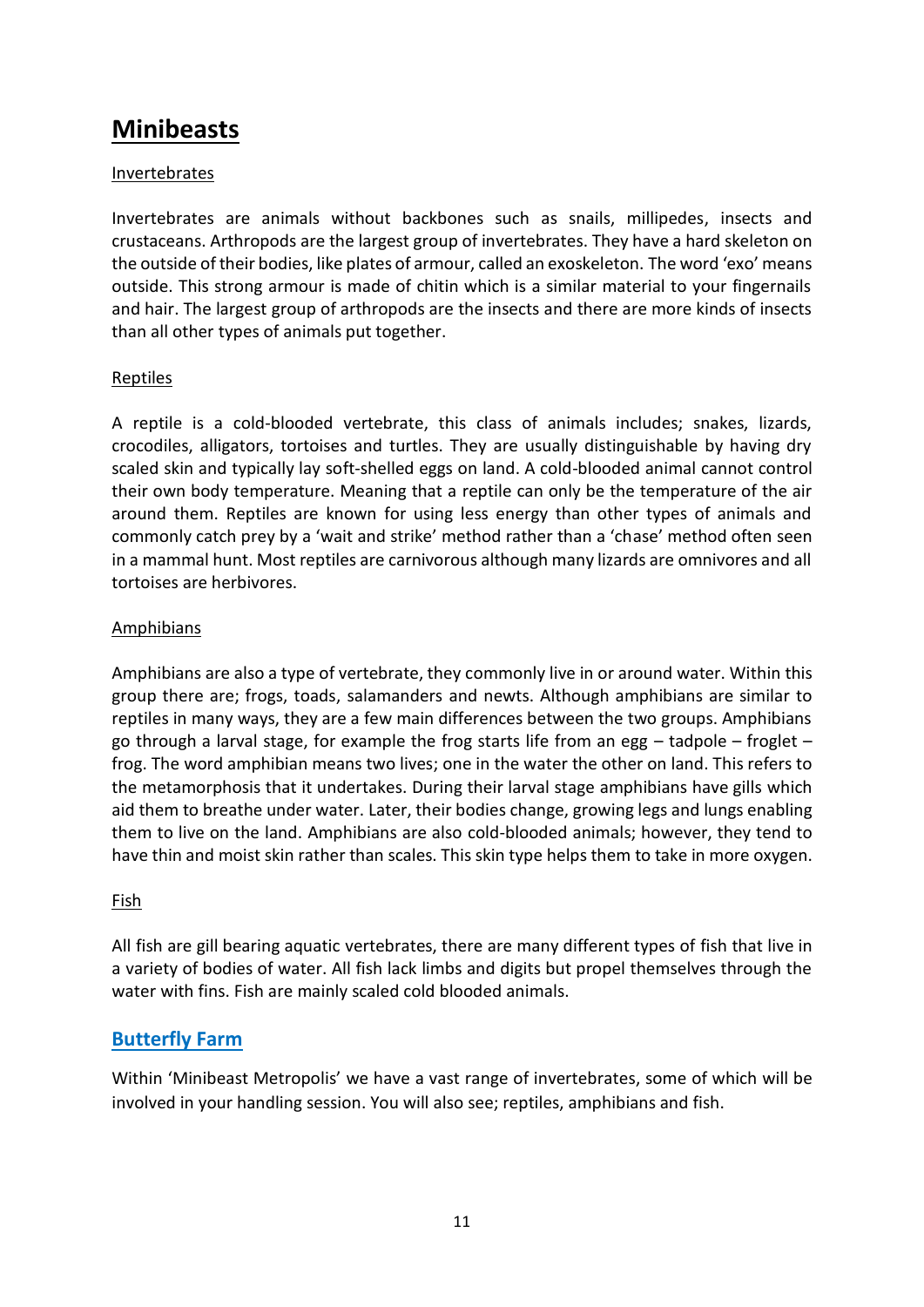## **Why does Stratford Butterfly Farm exist?**

Stratford Butterfly Farm is not only a beautiful place filled with colour and delight. It also has several important purposes.

#### Education

By visiting Stratford Butterfly Farm both as a school group or a member of the public you will learn about many different animals, their behaviours and their habitats. By stepping through our doors, you can be transported to a beautiful rainforest, experience the climate, humidity and dense plant life. You will also be transported to Central America and experience living as a Maya 1500 years ago.

#### Research

Stratford Butterfly Farm both encourages and helps to fund many different research projects. This ranges from; allowing a student to collect data for their dissertation projects at the farm, or staff members researching our native butterflies as well as helping to fund research in the decline of tropical butterflies worldwide.

#### **Conservation**

Stratford Butterfly Farm both owns and has connections with butterfly farms across the world. In order to import pupae, we help to conserve areas of land which increase butterfly breeding. Although our focus is on butterfly breeding, by conserving that area of land we are conserving an entire ecosystem for all other animals living in that area.

#### Employment

As well as the employees at Stratford Butterfly Farm, we also employ local people in Asia, Africa, and Central and South America. This wage creates a sustainable income for families in deprived parts of the world. We also have a volunteer and work experience programme to help encourage all ages to get involved.

#### Rainforests

Rainforests are very special places. There are 3 major rainforest regions in the world. Rainforests cover 31% of the land area on our planet and are thought to hold just over 50% of the total world species. Around 1.6 billion people rely on the benefits rainforests offer, including food, fresh water, clothing, traditional medicine and shelter. Unfortunately, 46-58 thousand square miles of forest are lost each year due to deforestation—equivalent to 48 football fields every minute. It is therefore vital that we help to conserve what we have left of our rainforests.

#### Enjoyment

Lastly, thousands of people come through our doors each year, simply to enjoy themselves. Appreciate the variety of sizes and colours and experience watching tropical butterflies fly without having to travel the world in a day! Many spend hours watching our leafcutter ants make the delicate journey over ropes to get to their fresh leaves, meticulously cut a piece and wander back to their home, eagerly awaiting delicious fungus to eat. The most patient of visitors can watch a caterpillar change into a pupa, readying itself for a beautiful and fascinating journey. Stand in awe as they see a freshly hatched butterfly take flight for the first time. Soak in the beautiful heat and get away from everyday life!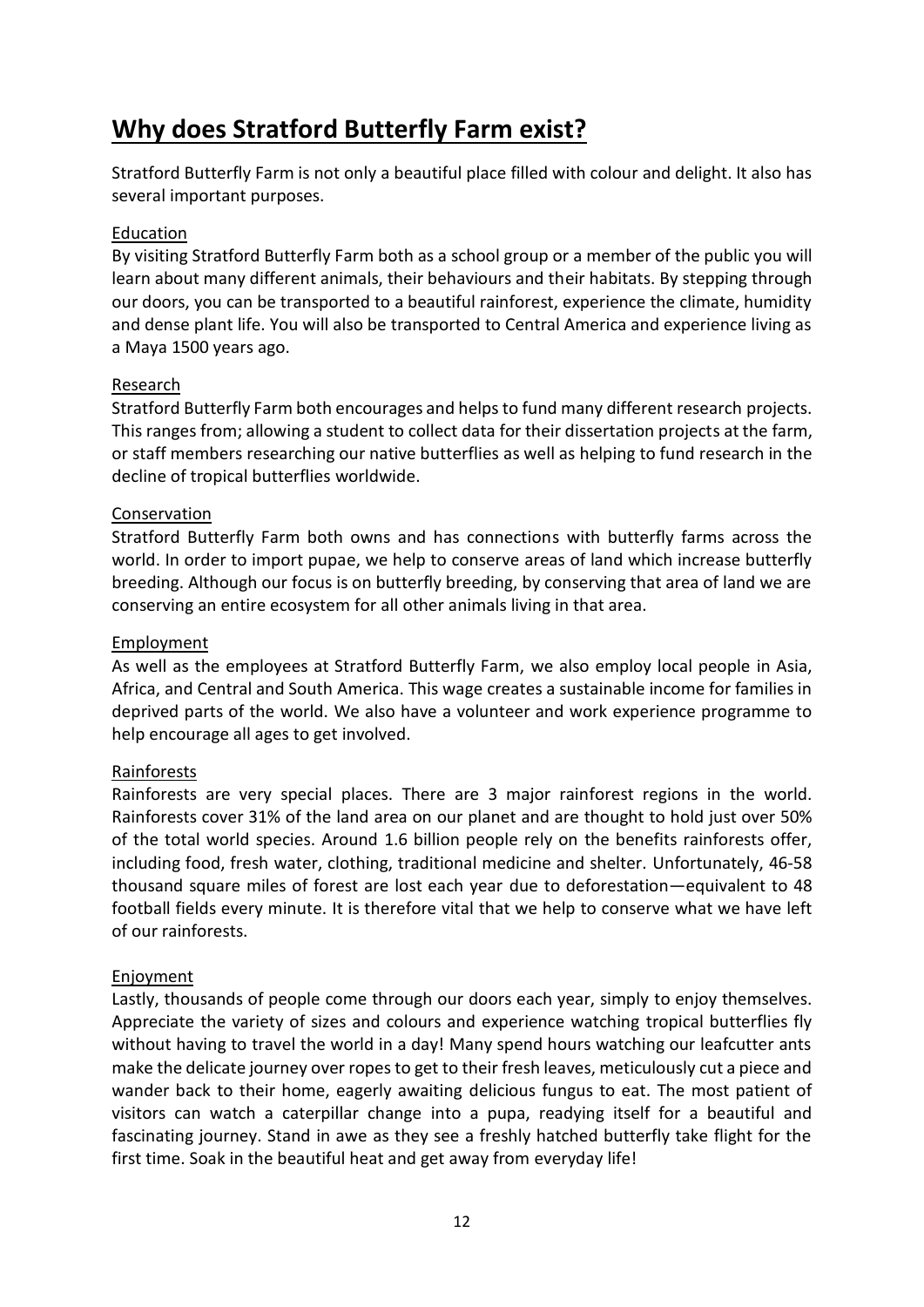## **Tour**

Tours can be booked between 10:00AM and 3:00PM – either on the hour or half hour depending on the size of the group.

Arrive at least 15 minutes prior to the start of you tour so that you are ready to start your tour on time.

Allow plenty of time to use the toilets, and to place children's coats, bags, jumpers, cardigans etc. in the drawers and cupboards provided. The children will then be ready to be greeted by their tour guide.

Guided tours last approximately 1 hour and 15 minutes.

If your numbers are too large to take around in one group, we will split them into smaller groups, each with their own guide. You do not need to book more than one time for this, and you will be informed of this when booking. Your guides will allow around a 5-minute gap in between each group to prevent the farm becoming over crowded.

Please be aware that our farm is also open to the public. During the tour, guides will try to make sure members of public can still move around the farm easily. We will also expect the groups to keep noise levels to a minimum whilst in the farm, this will allow guides to be heard and allow other visitors to enjoy their experience.

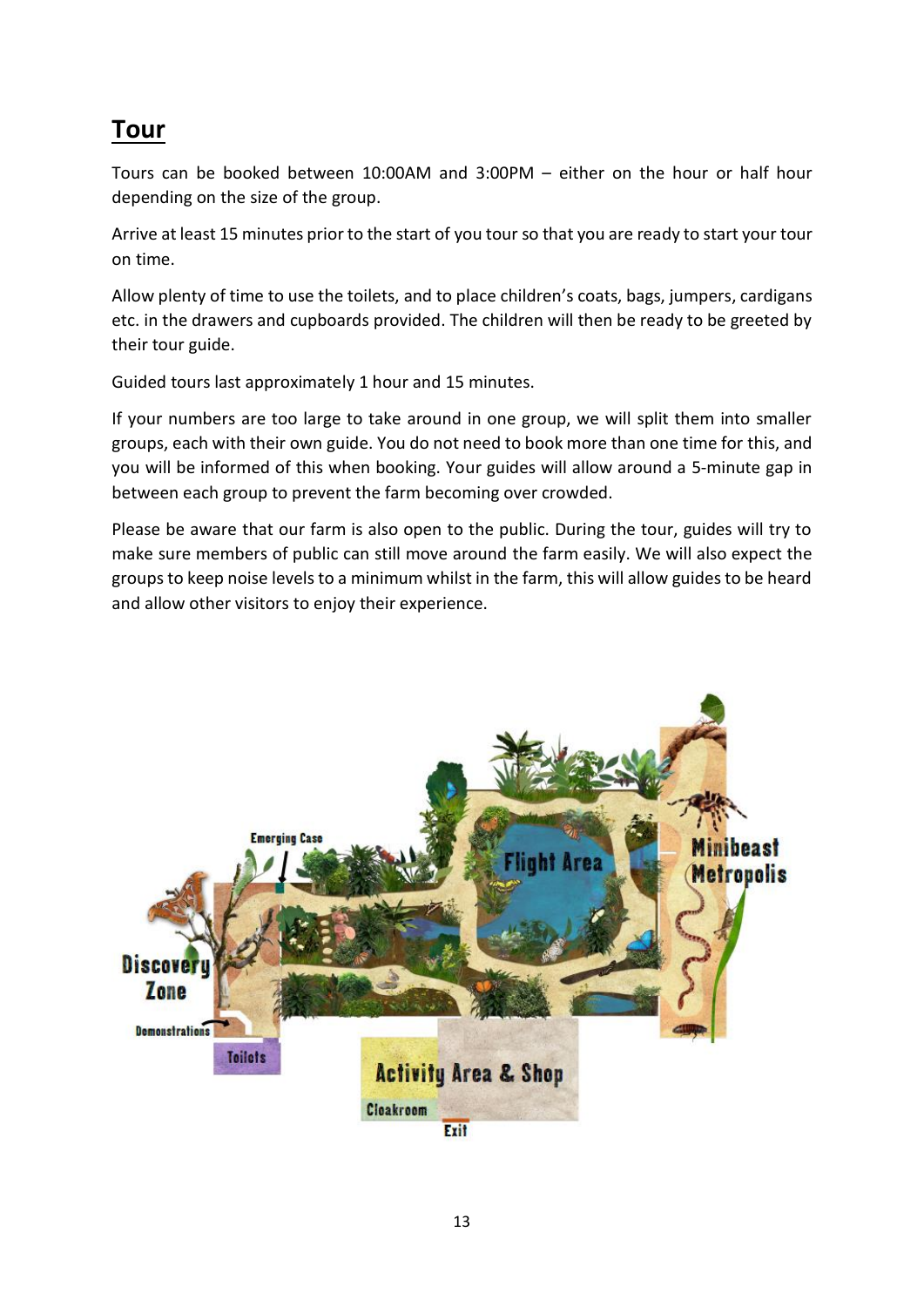## **Pricing and Availability**

| <b>Opening Times:</b>       | Open every day except Christmas Day      |  |
|-----------------------------|------------------------------------------|--|
|                             | Summer: 10.00am - 6.00pm                 |  |
|                             | Winter: $10.00am - dust$                 |  |
|                             | Last admission 30 minutes before closing |  |
| <b>2019 Admission Rates</b> | Group Rates (10 people or more)          |  |

| <b>Children &amp; Teachers</b> | £5.25 (1 teacher free with every 10 children) |
|--------------------------------|-----------------------------------------------|

**Group Visits:** must be booked in advance by telephone or email. The guided tour is very popular, especially in the summer months, so early booking is advised. Tours can be booked on the hour from 10:00AM – 3:00PM. We do however suggest that if you are travelling a distance to book after the 10:00AM slot. If your tour is running late and we have other tours booked, you're your guide may not be available to accompany you on your tour

**Toilets:** There are onsite toilets and we do request that all children have been to the toilets before the start of the tour.

**Cloakroom:** In the Education Area, there are large draws and cupboards to store children's coats, bags and lunches whilst they are on their tour. We do not have onsite eating facilities, however there is a large gazebo in the wildflower garden and plenty of picnic tables that you may use. If the weather is bad on the day of your tour, we will do the best we can to provide a more suitable area. We do however, suggest planning alternative areas for your lunch before you arrive.

**Disabled Access:** All displays are fully accessible with carers having complimentary admission. We regret that we are unable to allow Guide Dogs in to the farm as they cause distress to our animals. In addition, the climate inside the farm is distressing to the dogs themselves. Please read our access statement for more information:

<https://www.butterflyfarm.co.uk/attraction/access-statement>

**How to find us:** We are a five minutes' walk from the town centre, just over the River Avon footbridge, opposite the Royal Shakespeare Theatre. Our signs will take you from the footbridge to our entrance. Coaches may load and unload passengers outside our entrance. Coach Parking is available in the Coach Park behind the Leisure Centre. For car drivers, there is a large public car park outside our entrance. On-site parking facilities are for blue badge holders only.

**Nature Inspired Gift Shop:** offers a range of gifts, books, drinks, confectionary and ice-cream.